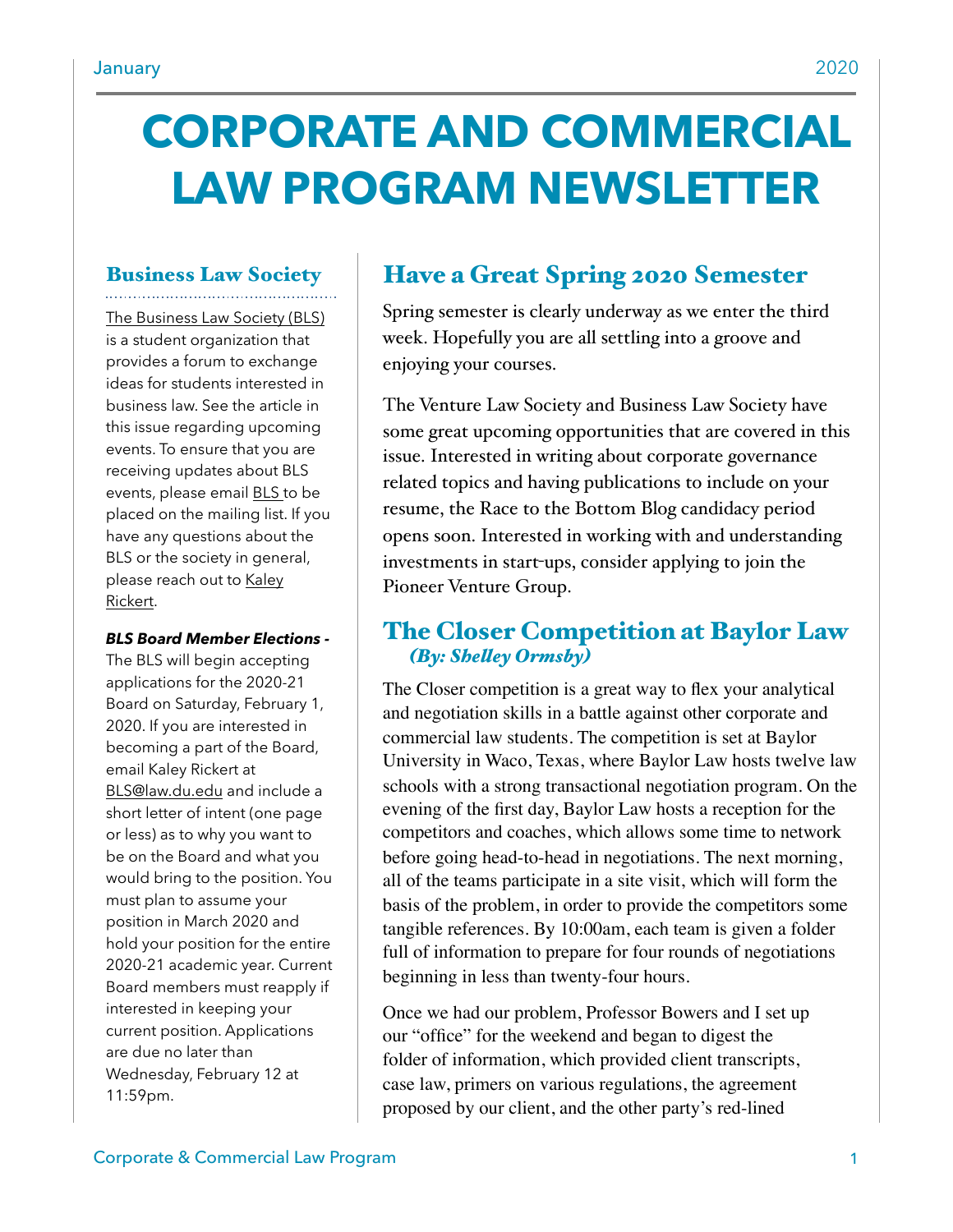#### January 2020

The following positions are open: President/Co-Presidents, Vice President, Treasurer, Secretary, and 2L Representatives at Large (2 openings - open to current 1Ls). Selections will be made by February 15, 2020.

# Venture Law Society

[The Venture Law Society](https://www.law.du.edu/studentorgs/venture-law-society)  connects law students, business attorneys, venture capitalists, and entrepreneurs through educational, networking, and experiential opportunities. To receive information about VLS events and opportunities, join the "Venture Law Society" TWEN page.

# The Race to the Bottom Blog

The Race to the Bottom Blog (RTTB) is a student-faculty [blog](http://www.theracetothebottom.org/) that provides a forum for discussing trends and case law updates on corporate governance, mergers and acquisitions, cryptocurrency, and securities law.

*RTTB Candidacy* - The RTTB's spring candidacy period will be the week of February 16, 2020. If you are interested in becoming a member of the blog, information sessions will be held the first two weeks of February. Anyone who is interested can contact the current editor-in-chief, [Luke](mailto:lsalzwedel20@law.du.edu)  [Salzwedel](mailto:lsalzwedel20@law.du.edu) for more information.

Corporate & Commercial Law Program 2

agreement. I had several hours to wrap my head around the agreement which implicated complicated areas of state and federal healthcare regulations as well as IRS provisions. By 5:00pm, we were ready for our fifteenminute client interview. Armed with answers from our client, I prepared my negotiation tactics for the following day.

On the day of the competition, I had four rounds of fortyminute negotiations. Each negotiation required an agenda, a fresh strategy, and a focus on my client's "nonnegotiables". The judges gave the competitors genuine and helpful feedback as well as practical tips for transactional negotiations. By the end of the competition, I had a better understanding of my strengths and weaknesses as a negotiator and felt more confident in my ability to accomplish client objectives. Looking back on The Closer competition, I have a great sense of accomplishment and gratitude for this experience and will take the lessons learned with me into my career.

## 2020 Venture Law Summit

The Venture Law Society is excited to host its third annual Venture Summit! The Summit will be held on Friday, April 10 stay posted for registration! Last year the Summit had over 100 attendees including attorneys, students, investors, and entrepreneurs. Last year's Summit boasted keynote addresses from Kevin Saunders, General Counsel of Accion International, and Rachel Carlson, CEO & Co-Founder of Guild Education. This year's keynotes will be announced soon.

The third annual Summit will cover the topic of company lifecycles and include specific talks on emerging topics in the cannabis industry, data privacy, and blockchain/cryptocurrency. The Summit is a great opportunity to network with attorneys, learn more about Colorado's booming entrepreneurial ecosystem, and meet other community members. The Summit is free for students!. Be on the lookout for the announcement regarding registration.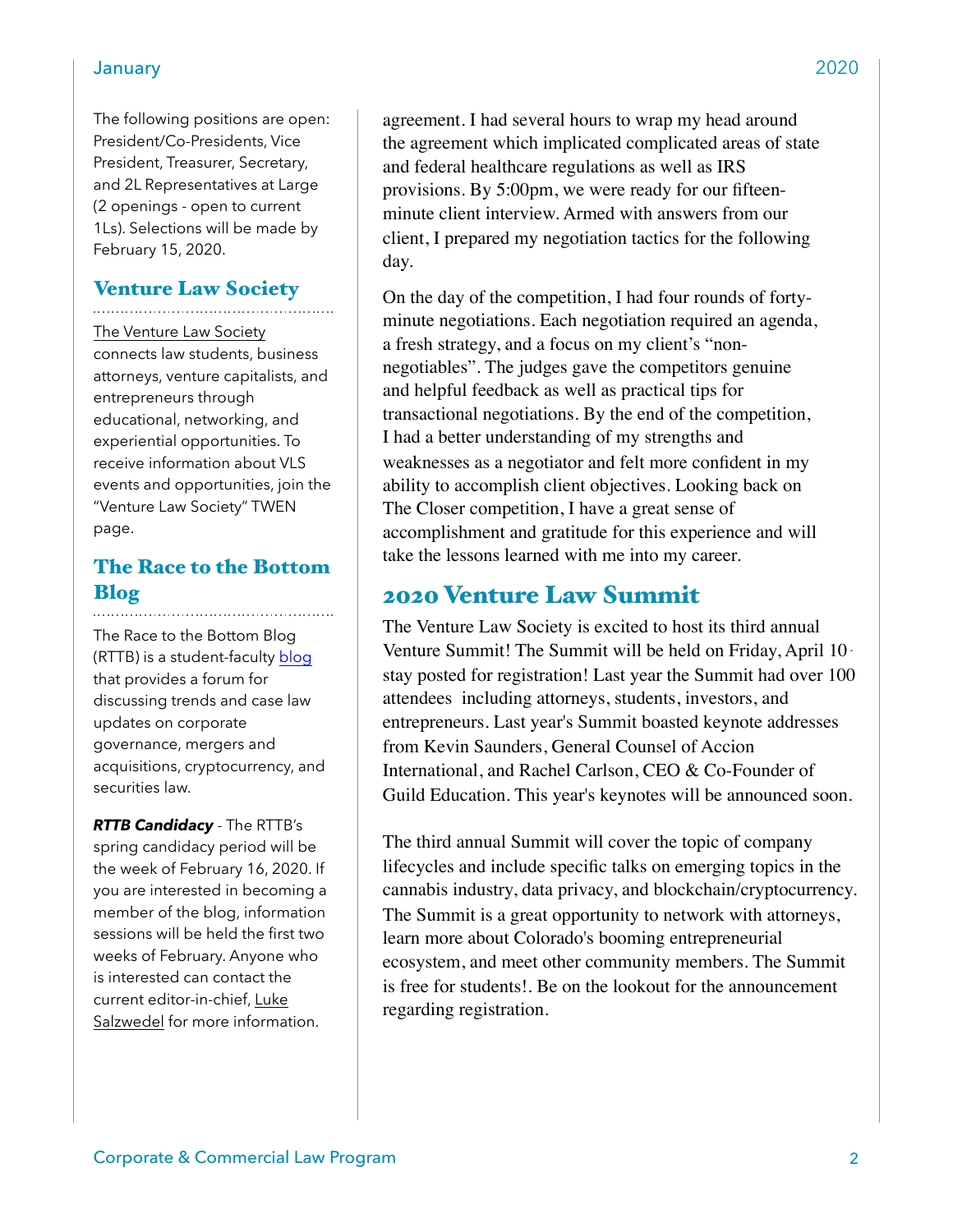## The Race to the Bottom Blog Con't

Last summer, the Race to the Bottom blog team covered the burgeoning trend in "activist shareholders" within corporations and how these shareholders are reshaping business objectives and corporate boardrooms. For more information, check out the blog posts at this [link](https://www.theracetothebottom.org/rttb/category/Featured+Topic).

# Spring 2020 Business Law Society Events

*Business and Venture Law Speed Networking and Reception* - Tuesday, February 4, 2020 from 5:30 - 7:30pm in the law school's forum. Students can register through this [link.](https://forms.gle/56zPVUrU5gD5JNjH8) Know a practitioner who might be interested, encourage them to sign up via this [link.](https://udenver.qualtrics.com/jfe/form/SV_b8IceihjbGuxzPn)

**BLS Election Social** - Thursday, February 27, 2020 from 4:30 - 6:00pm (location to be determined).

**Spring BLS Walking Tour** - Stay tuned to the BLS listsery for the Spring BLS Walking tour information, which allows 25 students to tour the offices of local Denver law firms and other legal departments. Date: TBD – March 2020. Once the date is confirmed an invitation will be sent through the BLS listserv. Space is limited and filled on a first-come, first-served basis, so please email [BLS@law.du.edu](mailto:BLS@law.du.edu) to be added to the listserv and stay up to date on all BLS events and news.

# Pioneer Venture Group Update

DU's first student-run venture fund, the Pioneer Venture Group is looking for 1L or 2L law students. The Pioneer Venture Group was started by a group of law students as a way to build a bridge between Denver's entrepreneurial community and graduate students. Last semester the PVG looked at more than 40 companies and began building out a robust network of entrepreneurs, venture capitalists, and service providers. The companies the PVG looked into included a variety of online marketplaces, dating apps, healthcare-focused startups, and companies manufacturing revolutionary tools for emergency responders. This semester the PVG is kicking off the new year by moving forward with several amazing local founders and anticipates making its first investment soon.

Serving on the Student Board of the PVG is a great way to get experience conducting due diligence, a core skill for any transactional attorney, while working with a passionate crossdisciplinary team of DU students. Working with the PVG is a great way to begin to build your reputation as a student attorney. Interested students can find the application [here.](https://projectxite.typeform.com/to/ykkgM0) Please email [Kieran Edstrom](mailto:kedstrom20@law.du.edu%20) with any questions.

# Colorado Bar Association - Business Law Section Happenings

Are you interested in networking and meeting local business lawyers? Then you should become a student member of the Colorado Bar Association and its Business Law Section (it's free). Listed below are some of the Business Law Section's upcoming events (contact Prof. Bowers if you are interested in attending):